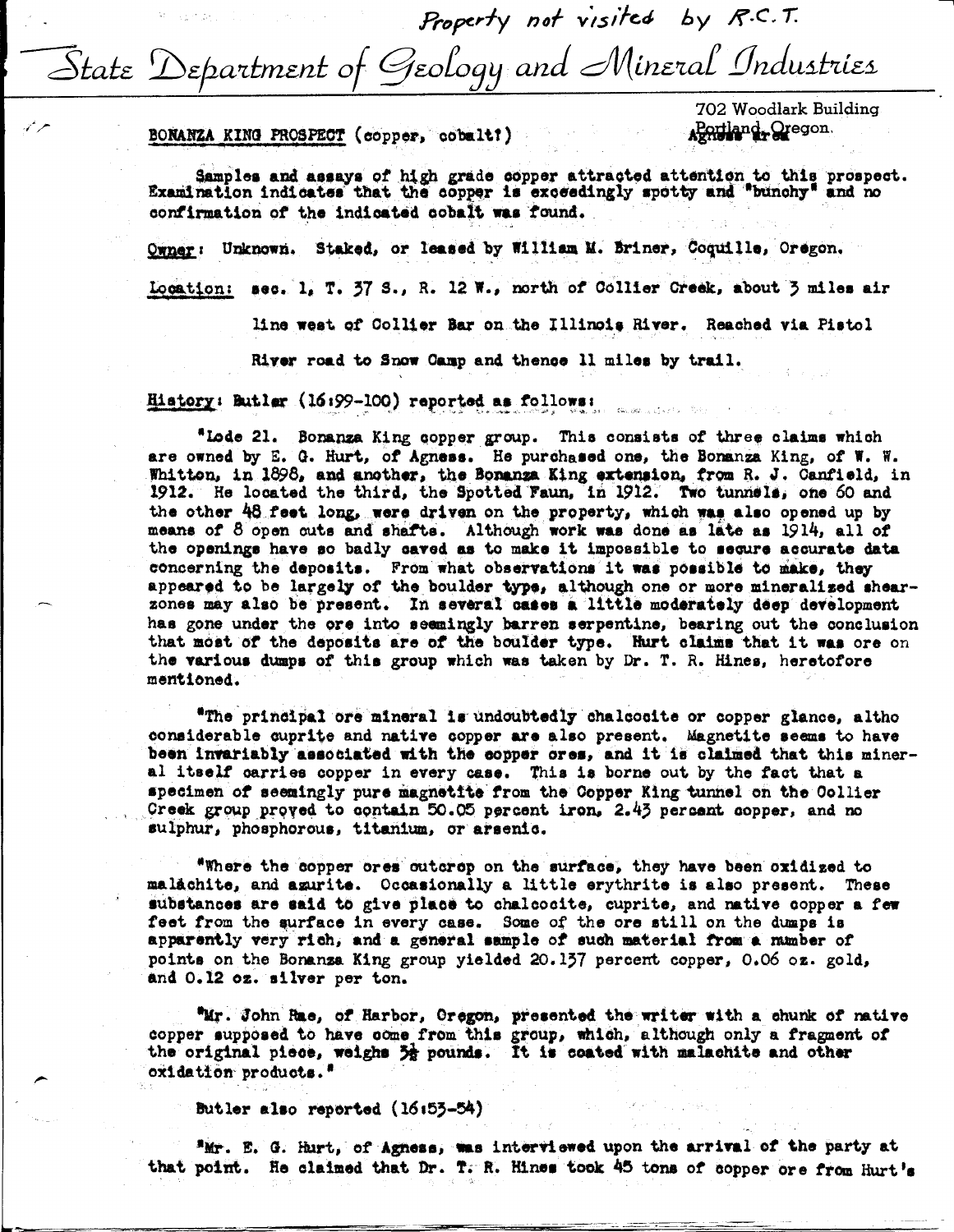Bonanza King Copper (2)

## State Department of Geology and Mineral Industries

702 Woodlark Building

copper properties near Collier Creek and shipped it to San Franciaegabe 2008 of This must must be the Bonanza King prospect. The ore is said to have been brought to Agness on pack-horses, carried to Gold Beach in small boats, and then shipped by water to San Francisco. No information concerning the outcome of this venture was obtainable as Dr. Hines was never heard from after taking out the ore. It is claimed, however, that 2,700 pounds of the ore, which happened to be left in Agness, was shipped by Mr. Ed Miller in order to secure reimbursement for packing put expenses, incurred; and that it paid the cost of shipment and treatment, and yielded a net profit of \$45. It is said that this ore consisted chiefly of bornite, but contained some native copper."

W. M. Briner visited the property in 1941 and submitted samples to the State Assay Laboratory which assayed 37.2 percent copper (B.G. 1001). Specimens sent to the laboratory are high grade copper sulfides, with chalcocite prominent. In September 1942, the property was inspected by the U.S. Bureau of Mines. Development: There has been little work since the 1914 development, except for

some minor trenching done by Briner and his associates.

Geology: The property seems to be near the contact of serpentine and older metamorphic rocks. It is not uncommon to find copper associated with ser-

pentine in southwestern Oregon. Usually such copper consists of chalcocite, bornite, cuprite, and mative copper, and nickel and cobalt are not uncommon as associated minerals in amounts considerably less than 1 percent. The occurrences are small, usually a few pounds to a few hundred pounds at any one place. No continuity has been observed. It is probable that copperbearing solutions, with small percentages of nickel and cobalt, circulated through the serpentine, were reduced, and deposited. The Cleopatra Mine in California, just south of Sourdough, is an example.

Recently, the following was found in Butler 16:55, and further points to the above conclusion:

"The second point worthy of consideration is the unusual mode of occurrence of the ore, as it is found in more or less boulder-like or lenticular masses which are usually unsystematically distributed throughout the serpentine. These individual masses vary from a few cunces to several tons in weight, and commonly appear to be absolutely unconnected by stringers or anything else. ----- A little investigation in the field sufficed, however, to prove conclusively that each mass of ore is in place in the serpentine. ---- the ore minerals are usually confined to the nodular masses of ore themselves. In some places these little bodies of ore are comparatively close together, while in others they are widely separated, and often there seems little or no system in their distribution or magnitude.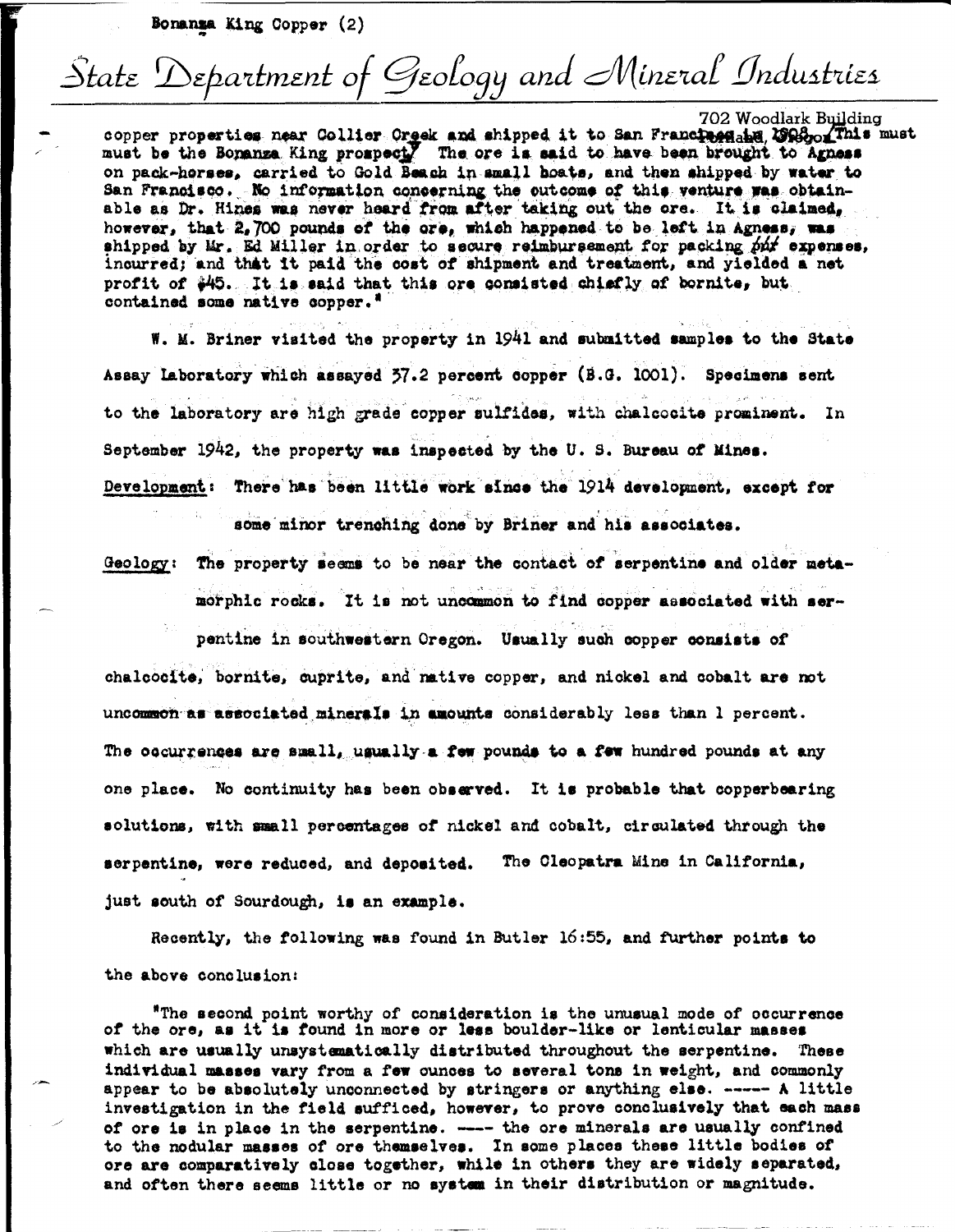Bonanza King Prospect (3)

## State Department of Geology and Mineral Industries

702 Woodlark Building "The third unusual feature shown by these deposits relatented to regenture of the minerals found in them. These consist mainly of magnetite----. Associated with magnetite, are copper minerals - of which the commonest is chalcooite. - - - Other minerals usually present in greater or less abundance are cuprite, bornite, and native copper-----. Less frequently are malachite, amurite, chrysocolla, tenorite 7, and erythrite. Occasionally thin crusts or films of a birith bright green chromium mineral of uncertain nature are also present."

The observations of the Department's geologist, and those of previous investigators bears out the conclusion that these "high-grade" copper deposits associated with serpentine are exceedingly small in extent and uncertain in quantity. It is not unusual to find nickel and cobalt associated with the serpentine and ultrabasic rocks themselves, so their presence in these copper ores is to be expected. However, it is doubtful if any serious mining could be contemplated on such small deposits of such uncertain extent.

Laboratory tests by R. G. Bassett on specimens of these ores indicates that no *A6BAAK/A* cobalt is present. A trace of nickel was found. A good showing (percent not determined) of chromium was indicated. These minerals are in addition to the copper sulfides.

 $\label{eq:2} \mathcal{L}=\frac{1}{2}\sum_{i=1}^n\sum_{j=1}^n\sum_{j=1}^n\sum_{j=1}^n\sum_{j=1}^n\sum_{j=1}^n\sum_{j=1}^n\sum_{j=1}^n\sum_{j=1}^n\sum_{j=1}^n\sum_{j=1}^n\sum_{j=1}^n\sum_{j=1}^n\sum_{j=1}^n\sum_{j=1}^n\sum_{j=1}^n\sum_{j=1}^n\sum_{j=1}^n\sum_{j=1}^n\sum_{j=1}^n\sum_{j=1}^n\sum_{j=1}^n\sum_{$ 

 $\label{eq:2} \mathcal{F}(\mathbb{E}[\omega],\omega) = \mathcal{F}(\mathcal{F}(\omega),\omega) = \mathcal{F}(\omega) = \mathcal{F}(\omega) = \mathcal{F}(\omega).$ 

References: Butler 16:53-54, 55, 99-100<br>Parks & Swartley 16:59

the American construction of the property of the

Report by: Ray C. Treasher 10/24/42 (NOT VISITED)

 $\mathcal{L}_{\rm{max}}$  , and  $\mathcal{L}_{\rm{max}}$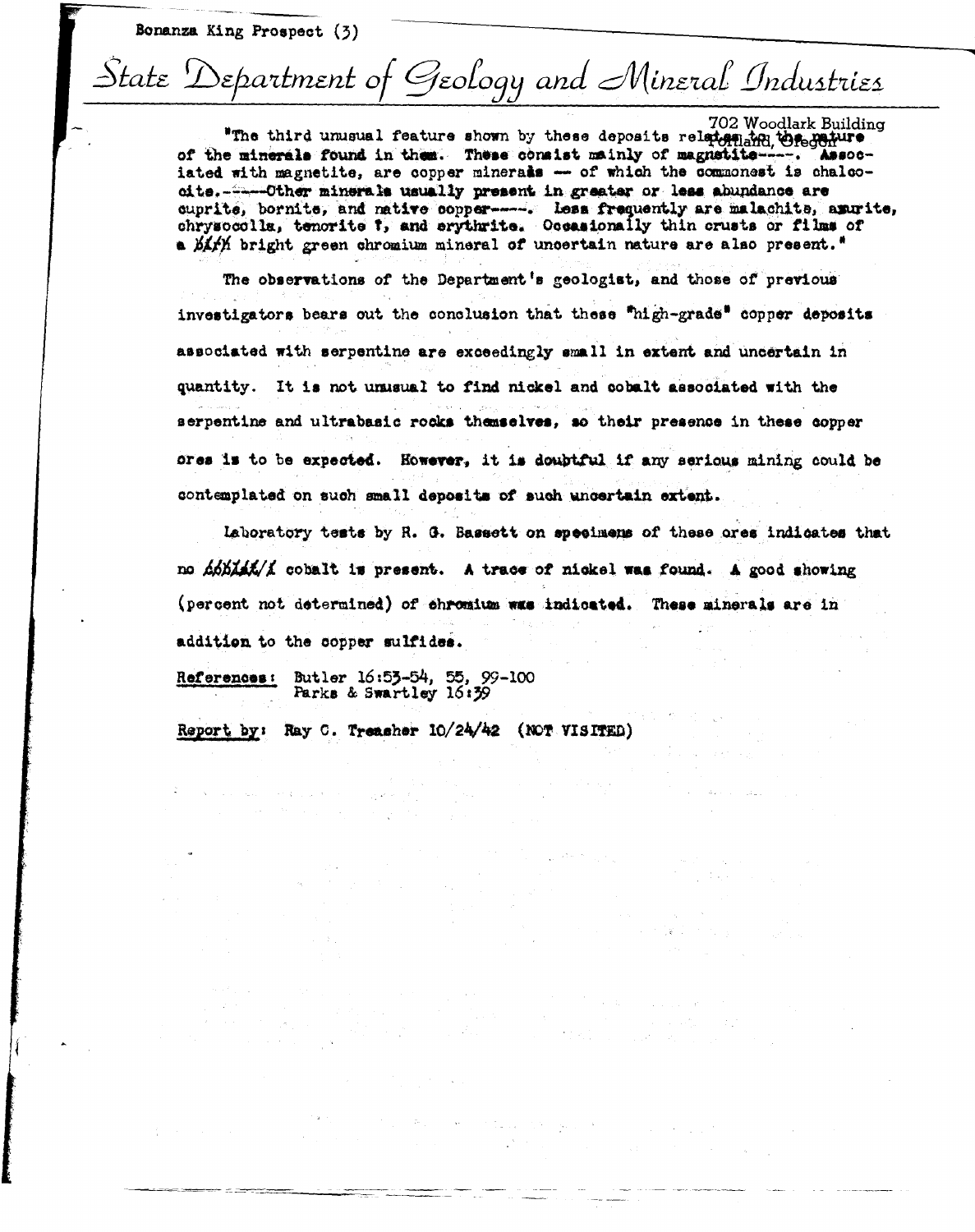Mingel Carry 6  $C4$ 

STATE of the Candidate of Candidate & MINERAL INDS.

 $5/26/38$ 

\*\*\*\* Curry County

Bonanza King (copper) Collier here suntants

Mr. E. G. Hurt has been dead for years. His mining<br>claims have been relocated a number of times, but no amount of work done. It did not find any notices on the property<br>on May 25, 1938. The workings are all caved.

Informant: J. E. Morrison

Located sea Collier Ceck Sea 1 7375 B/2 W and dafter and temmeds 48ft and 60ft-all could ; country rock surpenture; Vein meurale, chelescete, cuputé, mêtier espper, moyentes. malachite, squite, avenuete y cabalt grand deux souple 20 do coppo, 06 og gola, opr silver, Ore minerals apprentite superficient (Theredbook Jag 39 for situats)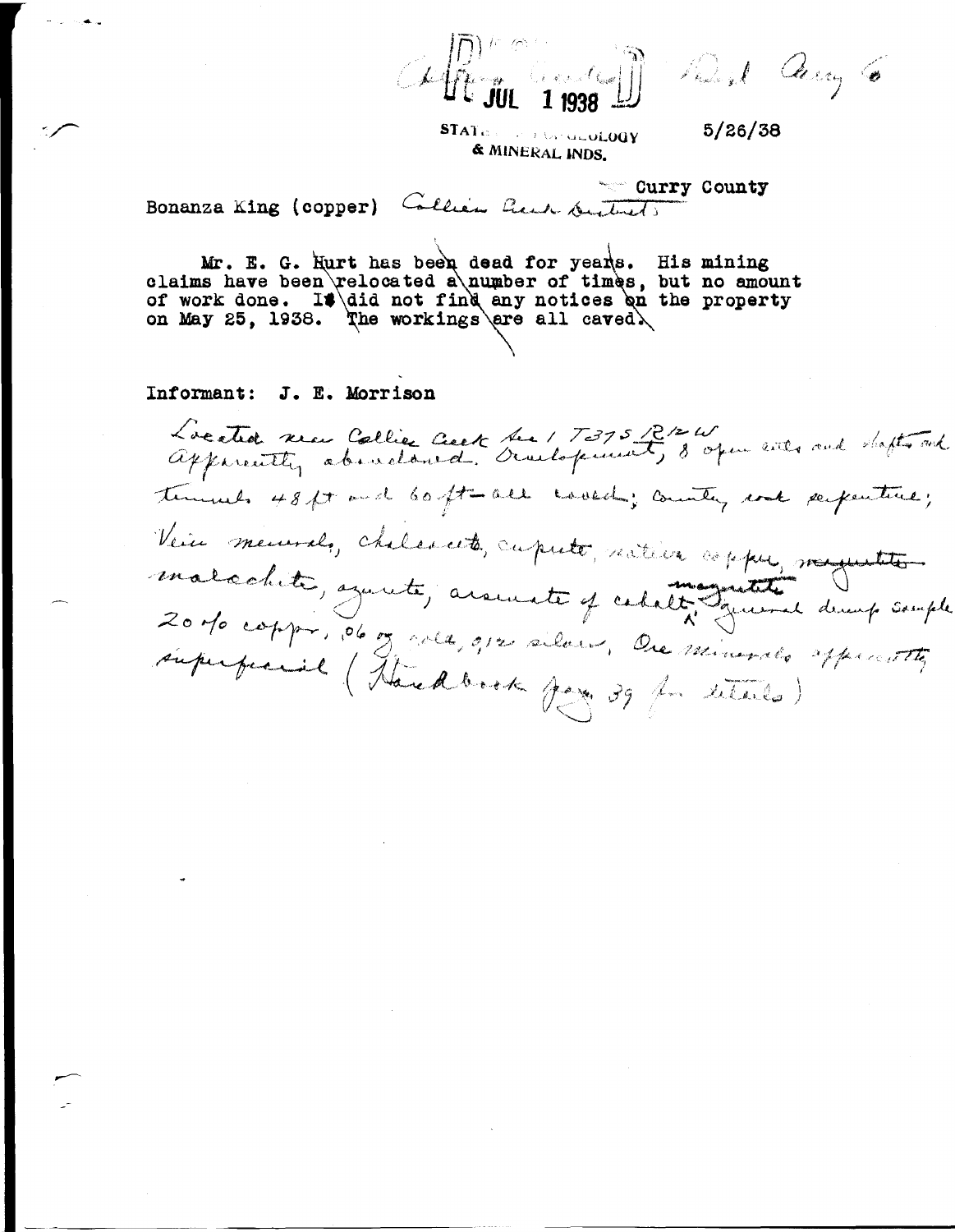

**STATE DEP'T OF GEOLOCY** & MINERAL INDS.

Curry County

Name: Bonanza Placer Mine ( $\gcd$ )

Old Name: Curry Mine.

Mrs. Tom Wallace, Agness, Oregon. Owner:

Location: On Boulder Creek, 8 miles northwest of Illahe via trail, in Secs. 4 and 5, T. 34 S., R. 12 W.

Area: Four placer claims with a total of 80 acres.

Discovered and worked by George Curry and Bill Coy History: 1874 to 1876. 1876 to 1927 worked intermittently and changed ownerships several times. Dan Rowlan owned it in 1927 and sold it to Mr. and Mrs. Wallace. With the exception of two years, it has been worked since 1927. According to Mr. Coy it produced \$150,000. Two acres have been mined.

Geology: The gold occurs in pockets along serpentine and porphyry contact. Fairly coarse gold. Lots of 25 to 50¢ pieces. 7 punce largest nugget found.

Misc. Information: No water right. Plenty of water. One mile is estimated length of ditch to be built to deliver the water to property from Boulder Creek and tributaries. No equipment. November to June being the mining season. No snow.

Development: Ten cuts. The largest is 75 x 600 x 6 ft. deep. Most of the work has been done along Boulder Creek.

Informant:  $J$ . E. Morrison.  $10/11/38$ .